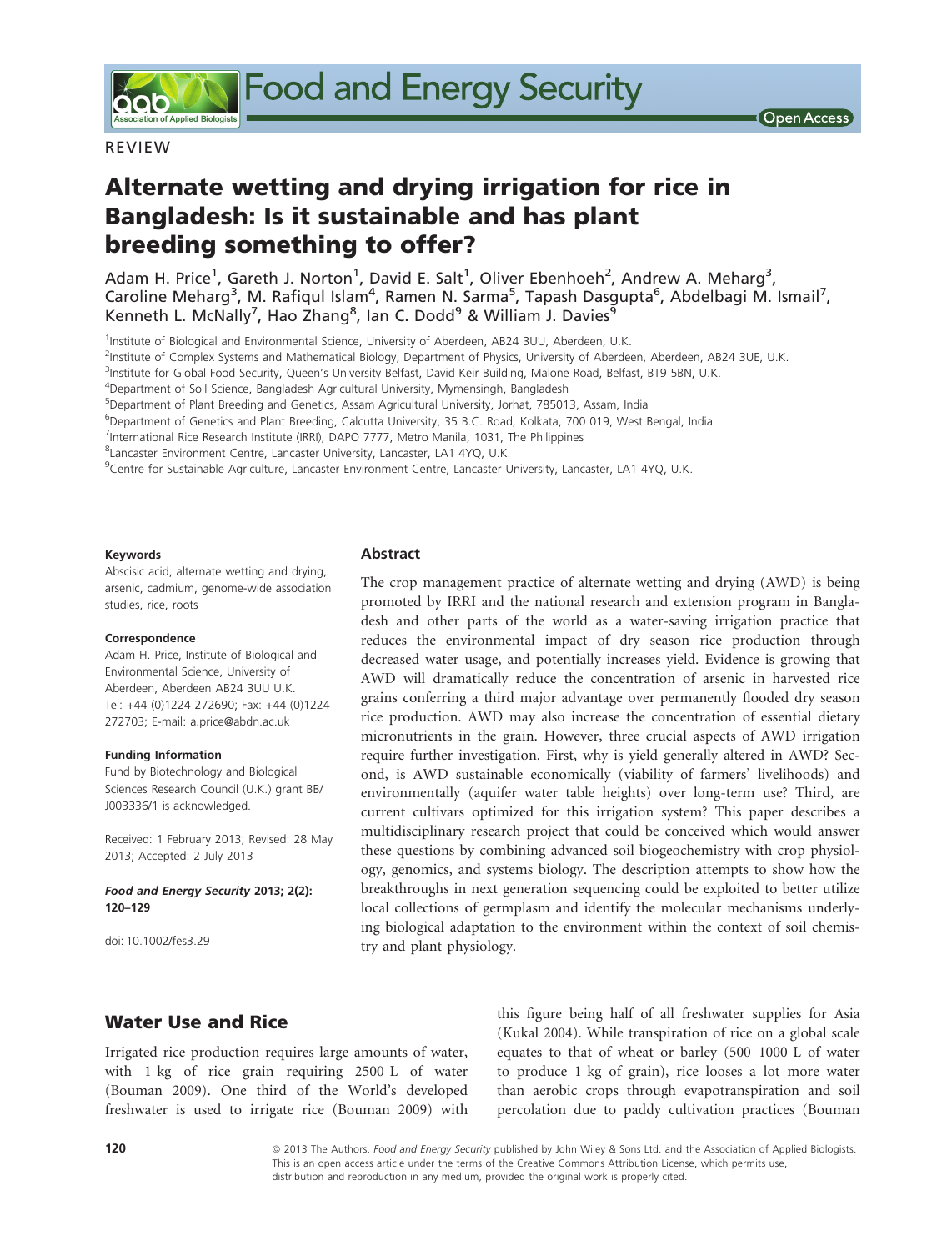2009). Given that rice is a dietary staple for half the world with annual production of 463 mt in 2011 (IRRI 2012), then  $1.2 \times 10^{15}$  L of water is required for rice production globally. An increasing proportion of the water used in rice cultivation comes from unsustainable groundwater sources as the practice of irrigated dry season paddy rice cultivation is spreading in response to the demands of growing human populations. This type of cultivation is popular due to the increased crop yields that result from better regulation of water application and more favorable climatic conditions (e.g., less typhoon damage, better water management, warmer temperatures, and higher light intensities) (Faisal and Parveen 2004).

Current water intensive rice cultivation practices may decrease grain concentrations of essential micronutrients (e.g., zinc, copper, selenium, iron, and manganese), and elevate levels of the potentially toxic trace elements such as arsenic (a class one, nonthreshold human carcinogen) in rice. Rice is a major source of inorganic arsenic into the human diet (Meharg et al. 2009) as rice's anaerobic cultivation conditions facilitate the mobilization of inorganic arsenic into soil solution (Xu et al. 2008). Reducing water usage during rice cultivation can decrease arsenic accumulation 10-fold in grain (Xu et al. 2008; Norton et al. 2012). Some micronutrients such as zinc become less available in flooded soils, but its availability and uptake into grains increased substantially in aerobic soils, as in uplands (Wissuwa et al. 2008). Other elements such as iron become more available in flooded soils leading to toxicity as experienced in some coastal areas in Asia and in over 50% of paddy soils in Africa (Becker and Asch 2005; Cherif et al. 2009). The global challenge of sustainable rice cultivation, therefore, requires reducing the amount of water used for rice irrigation, while at the same time maintaining (or improving) grain yields and nutritional quality.

# Alternate Wetting and Drying

To help reduce water consumption during rice cultivation there has been considerable interest in expanding the aerobic cultivation practices employed in upland rice to lowland environments where anaerobic, paddy cultivation is traditional (e.g., Bouman et al. 2005). However, the reduced yields and pest control problems (primarily nematodes and weeds) associated with aerobic cultivation need to be addressed (Kreye et al. 2009). One major recent advance in rice water management is termed Alternate Wetting and Drying (AWD). AWD combines the beneficial aspects of both aerobic and anaerobic cultivation. In Bangladesh it is being promoted by the Bangladesh Rice Research Institute (BRRI), the Rural Development Academy (RDA), the Department of Agriculture Extension (DAE) and Syngenta. In Bangladesh, the method is based on inserting perforated tubes into the soil to measure the height of the water table in the field (Fig. 1). The first alternating wetting/drying cycle is deployed 10–15 days after transplanting and cycles are continued until the commencement of flowering. The wetting/drying cycle consists of flooding the field then allowing it to dry out 15 cm below the soil surface (as observed in the tubes); the field is then reflooded to 2 cm above the soil surface and then the next drying cycle begins. The length of each cycle will be dependent on a number of factors including the rate of water percolation through the soil, the weather, and size of the plants.

AWD can lower water use for irrigated rice by ~35% (Zhang et al. 2009), increase rice yield by  $\sim$ 10% relative to permanent flooding (Yang et al. 2009; Zhang et al. 2009), increase the nutritional status, and decrease toxic elements such as cadmium (by  $\sim$ 20%) that can be problematic in rice (Yang et al. 2009). However, in some studies, AWD either does not alter (e.g., Yao et al. 2012) or slightly lowers yield (e.g., Sudhir-Yadav et al. 2012). A review of reports on AWD yields shows a mixed picture depending partly on the severity of soil moisture deficit (Davies et al. 2011) (Fig. 2). AWD improves water use efficiency and can improve yield by increasing the proportion of tillers that are productive, reducing the angle of the topmost leaves, (thus allowing more light to penetrate the canopy) and modifying shoot and root activity, implying altered root-to-shoot signaling of phytohormones such as abscisic acid (ABA) and cytokinins (Yang and Zhang 2010).

Rice grown with AWD techniques can show higher yield than continuously flooded rice even though both treatments may have similar aboveground biomass (Yang and Zhang 2010; Zhang et al. 2010). This implies an increased harvest index, with increased grain yield due to



Figure 1. Perforated tube inserted into the soil to measure the height of the water table in the rice field for AWD in Bangladesh.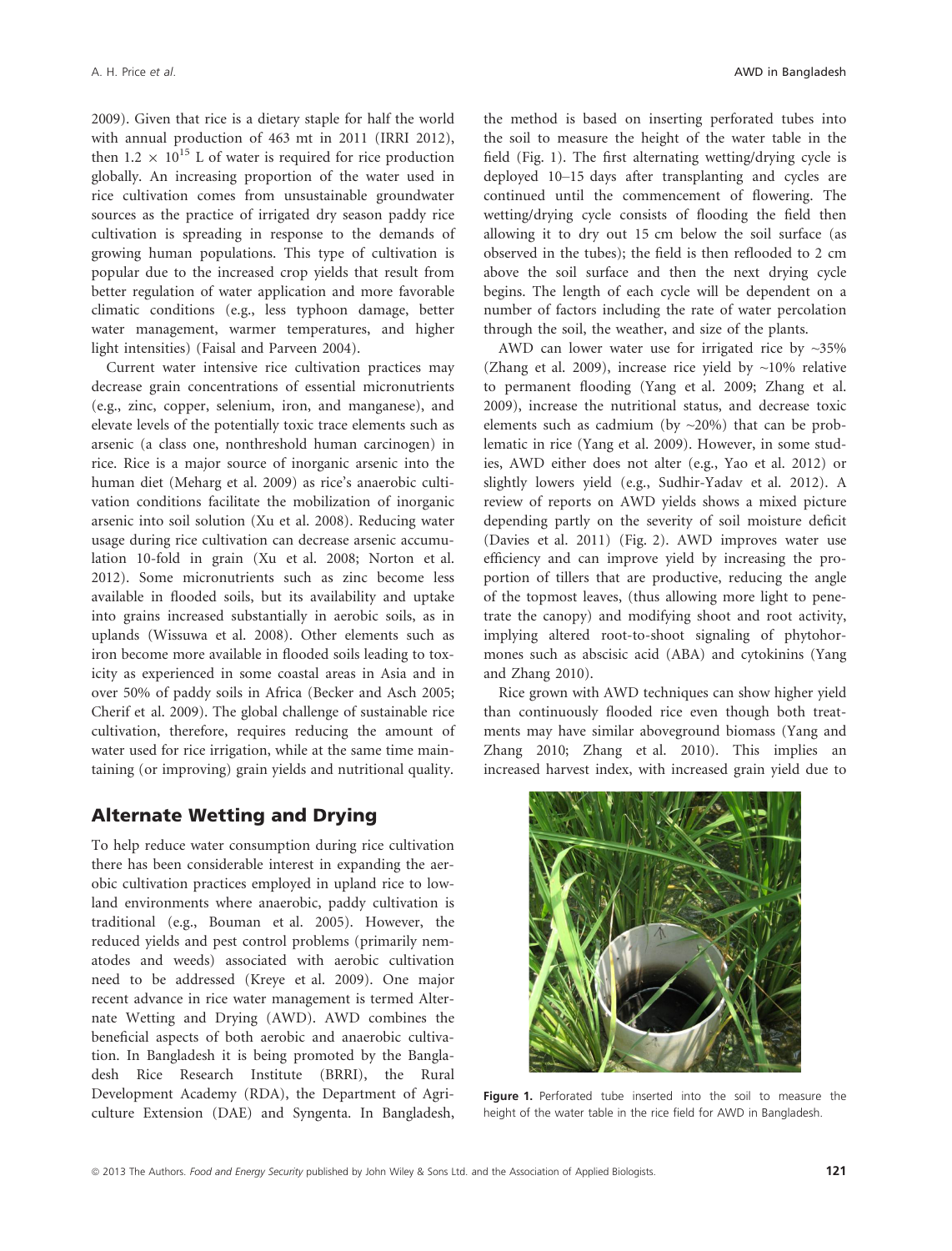



Figure 2. Crop yield ratio of AWD to paddy cultivation in two studies conducted with different nitrogen fertilizers, rice cultivars, and soil drying duration. Data replotted from Belder et al. 2004 (1–3) are means  $\pm$  SE of three different nitrogen fertilizer regimes conducted at (1) Muñoz, The Phillipines in 2001 (2) Tuanlin, China in 1999, and (3) Tuanlin, China in 2000. Data replotted from Yang and Zhang 2010 (4–7) are means from three cropping seasons (2006–2008) with the japonica cultivar Zhendao 88 (4, 5) and the indica cultivar Liangyoupeijiu (6, 7) at Yangzhou (China) when the field was rewatered when the soil at 15–20 cm depth reached a matric potential of  $-25$  kPa  $(4, 6)$  and  $-50$  kPa  $(5, 7)$ , respectively. Significant treatment differences (from conventional paddy cultivation) are asterisked. In both studies, AWD was applied throughout crop development.

a reduction in redundant vegetative growth (nonproductive tillers by encouraging early tillering) (Yang and Zhang 2010), an increased percentage of filled grains (Zhang et al. 2010) and increased individual grain weight (Matsuo and Mochizuki 2009; Zhang et al. 2010). Remobilization of carbohydrates from stems to the grain (Yang and Zhang 2010) could represent another important mechanism of improving grain filling under AWD treatments.

Carbohydrate mobilization is likely to be under the control of plant hormone status, with ABA and cytokinins having positive impacts and 1-aminocyclopropane-1-carboxylic acid (ACC, the ethylene precursor) having negative impacts (Yang and Zhang 2010). Although root signals (such as plant hormones) can influence grain yield independently of leaf water relations (Westgate et al. 1996; Zhang et al. 2010), relatively little is known about the mechanistic basis of this response. The highly dynamic soil environment during AWD (decreased soil oxygen concentrations during flooding and decreased matric potential during drying) will produce dramatic

fluctuations in the root synthesis of chemical signals and their transport to the shoot. Flooding seems to increase shoot ACC status, and decrease shoot ABA and cytokinin status (Else et al. 2009) while soil drying increases shoot ABA (and possibly ACC) status and decreases shoot cytokinin status (Kudoyarova et al. 2007; Belimov et al. 2009). Consequently, each hormone has a unique relationship with soil water (or oxygen) status. Understanding the effects of AWD on the relationships between plant hormone status and instantaneous soil conditions is needed. Another issue is whether the soil conditions imposed during one cycle influence the subsequent response to the next cycle.

AWD is also expected to alter macro and micro nutrient availability and uptake. Aerobic growth has been shown to favor enhanced selenium accumulation in rice (Li et al. 2010), while decreasing arsenic uptake (Xu et al. 2008; Norton et al. 2012). Arsenic accumulation is increased in anaerobic soils as the inorganic arsenic is present as arsenite (as opposed to arsenate in aerobic soils), which is more readily taken up by plant roots (Brammer and Ravenscroft 2009).

While water savings are achieved through AWD, it is possible that these could be further improved by modifying the rooting behavior of the rice cultivars. Within a single cultivar (of barley), increasing the root mass exposed to a partial soil drying treatment exacerbated the physiological effects of the treatment on leaf growth (Martin-Vertedor and Dodd 2011). In comparing different rice cultivars, those with relatively shallow roots are likely to have a greater proportion of their root system in the aerobic and relatively droughted surface soils compared to a deep rooting cultivar. The placement of the roots relative to the timing and intensity of fluctuations in soil matric potential and redox potential will affect the impact of the AWD treatment on nutrient access, whole root system water potential and the signaling between root and shoot. A crucial issue for the optimization of AWD technique, therefore, is the extent to which the root systems of current cultivars bred for irrigated systems are suited to temporally and spatially heterogeneous soil moisture and oxygen.

### Irrigated Rice Production in Bangladesh

In Bangladesh 145 million people are engaged in agricultural activities with rice representing 71% of crop production (Shahid 2010). Approximately 60% of the country's 28 m tons rice production is grown during the dry (boro) season (Shahid 2010) and more than 70% of that is irrigated using groundwater resources (Faisal and Parveen 2004). The environmental downside of boro season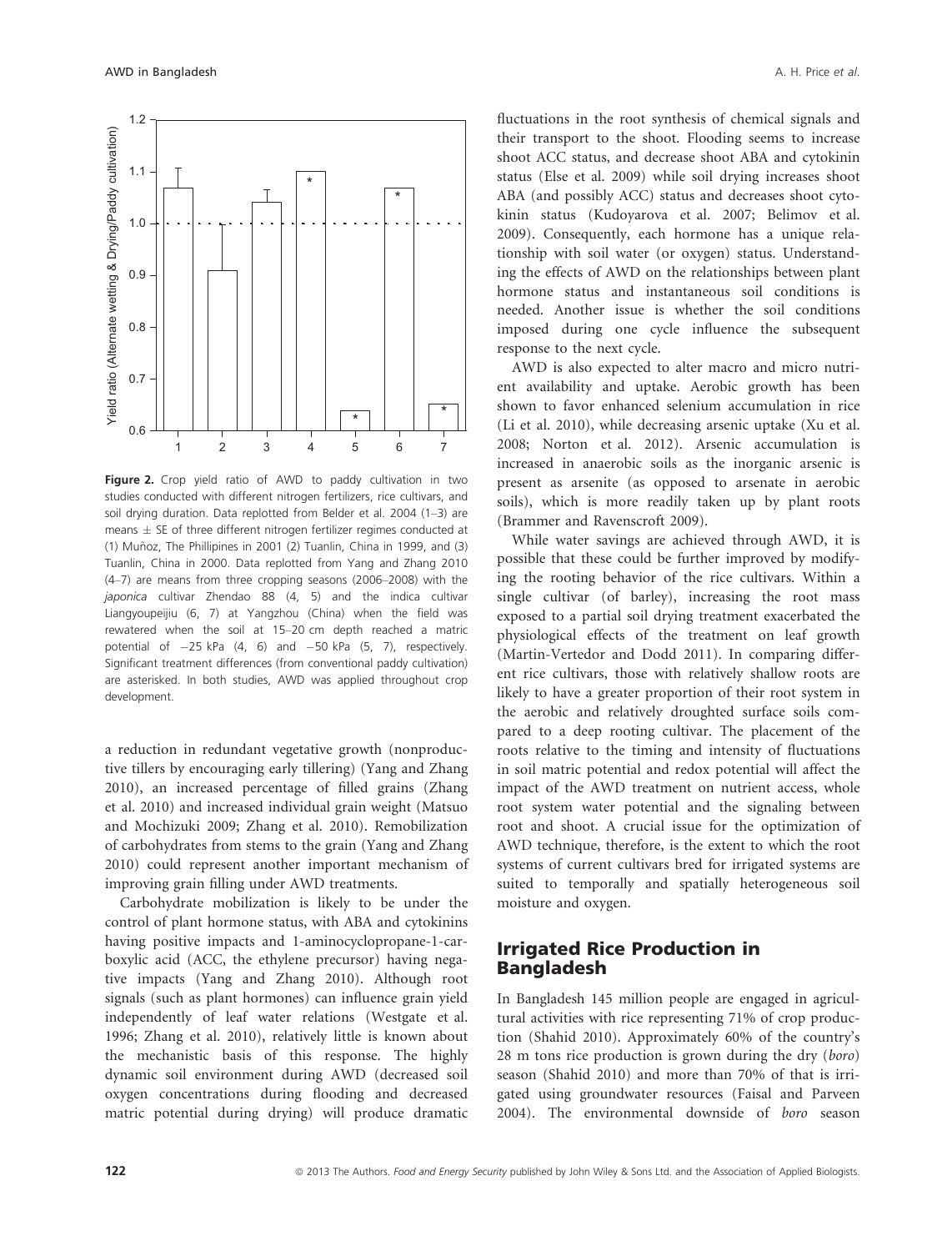cultivation is that agricultural pumping lowers the water table year on year as monsoonal recharge is insufficient to replenish the aquifers (Faisal and Parveen 2004; Ali et al. 2012). In zones near the coast, this is also leading to salinization of the aquifers. The situation is unsustainable and is predicted to worsen due to climate change even without consideration of population growth. A study by Shahid (2010) predicted that during this century the rate of aquifer depletion will increase because the daily extraction rate will increase even though total boro season irrigation will not change and the growth period will decline. Currently AWD is being promoted in Bangladesh and it is hoped that it will address some of the problems caused by the use of ground water for dry season irrigation. Also there is a potential decrease in the cost to the farmers as less water will need to be pumped onto the fields although crucially this depends on how farmers are charged for irrigation (e.g., by the area watered or by the amount of water used).

#### Potential Problems with AWD or its Introduction

It has been proposed that AWD could require additional labor for weeding; however, recent work demonstrated that AWD did not increase total labor use (Rejesus et al. 2011). For AWD, it is more important (compared to flooded or aerobic cultivation) that the field is level as differences in water depth will be experienced during every cycle. Elevated grain cadmium is problematic for rice grown under more aerobic conditions (Arao et al. 2009) yet mild and severe soil drying can reduce grain cadmium (Yang et al. 2009). Reducing cadmium accumulation in grain must be a priority for any AWD breeding program (Meharg et al. 2013). Moreover, soil drying might also affect the availability and uptake of certain nutrients, such as phosphorus, which is more available in flooded and anoxic soils (Dobermann and Fairhurst 2000; Kirk 2004). The long-term sustainability of AWD should be investigated to ensure that if the increased rice yields observed are due to more efficient nutrient mining from soils, this will not lead ultimately to soil nutrient depletion.

One major limitation to widespread AWD adoption is related to who are the main financial beneficiaries. Many farmers in Bangladesh pay a flat rate to pump owners to irrigate their land, based on area and not on quantity of water used or even number of times the fields are flooded. Thus, reducing about  $\frac{1}{4}$  of the irrigation events will not save the farmer money. Unless the pump owners can be persuaded to charge less to a farmer implementing AWD this might represent a substantial socioeconomic hurdle to the widespread adoption of the method. Supporting policies will be helpful to facilitate further adoption.

### Soil Biogeochemistry

The AWD regime can be expected to affect the redox chemistry of soils, with metals in pore waters and the readily exchangeable solid phase pool varying dramatically, both temporally and spatially. This phenomenon has not been effectively studied. The techniques of diffusive equilibration/gradients in thin films (DET/DGT) can be readily deployed in situ to give precise information on metal concentrations and dynamics in pore waters (Tankere-Muller et al. 2007). As DET allows solutes in pore waters to equilibrate with the 95% water of a hydrogel, it is similar to dialysis. DGT employs a binding layer to the rear of the diffusive hydrogel layer. It is a dynamic technique, which continually removes solute, thereby introducing a controlled chemical perturbation, which allows the acquisition of flux and rate information relevant to the metal that can be readily released from the solid phase (Ernstberger et al. 2005). DGT can be deployed with either a Chelex-binding layer to measure trace metal cations (Garmo et al. 2003) or with a ferrihydite-binding layer to measure oxyanions (Stockdale et al. 2009).

# Genome-Wide Association Studies in Rice

The suitability of rice cultivars bred for irrigated rice production for AWD has not been studied. Given the description of AWD and its effect on soil chemistry and root–shoot signaling above, it is clear that traits that maximize yield under AWD may differ from those in conventional paddy irrigation. These traits might include nutrient uptake, root distribution in the soil profile or the dynamics of tillering and grain filling in response to soil drying. It is important that genetic studies are initiated to facilitate appropriate breeding for AWD. Genome-Wide Association Studies (GWAS) offer a rapid approach to identifying genes associated with phenotypic traits (Atwell et al. 2010; Baxter et al. 2010), or at least providing markers for these genes for assisted breeding. GWAS for rice populations is a relatively new approach. A 44,000 single-nucleotide polymorphism (SNP) chip for rice has been developed which has been used to conduct GWAS on a set of 413 diverse Asian cultivars of Oryza sativa named the "Rice Diversity Panel" for association analysis (Zhao et al. 2011). Huang et al. (2010) have advanced GWAS in rice by exploiting next-generation sequencing. They sequenced 520 Chinese rice land races, generating ~3.6 million SNPs to construct a high-density haplotype map which provides unparalleled marker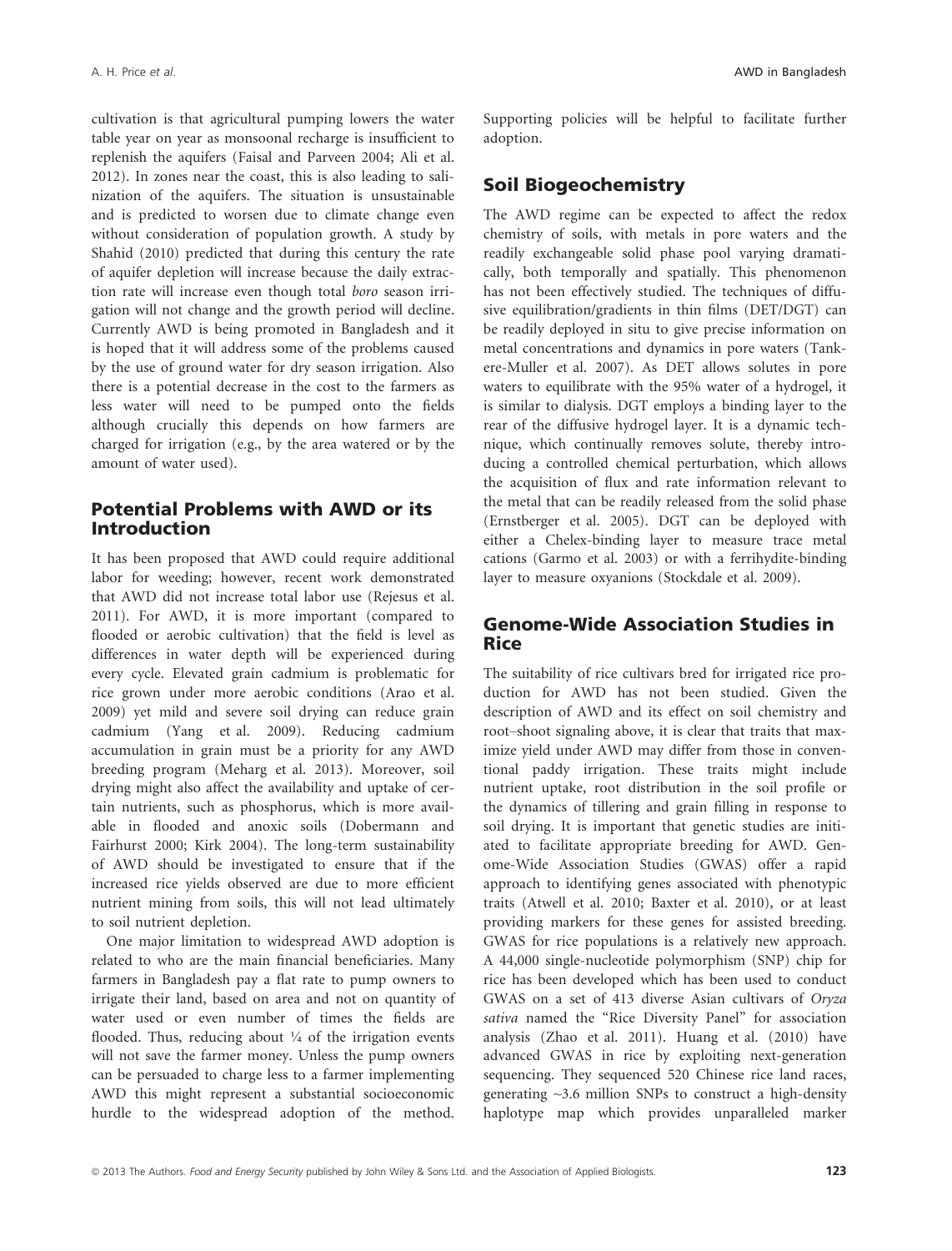coverage. Both approaches could determine trait associations with SNPs at known candidate genes within regions of linkage disequilibrium of 72–200 kb covering between four and 14 genes demonstrating the accuracy of genetic mapping by GWAS. Despite this, there are two major problems that can be encountered with GWAS studies using wide collections of crop plants. First, population structure and the distribution of allelic diversity greatly limit the power to detect a number of important gene effects which can be overcome by concentrating the study on a set of material which is divergent for the trait of interest yet is not distributed into widely divergent subpopulations (Zhao et al. 2011). Second, variation in local adaptation mean that cultivars of diverse geographic origin differ widely in their growth rates and flowering time in individual locations and thus present considerable interpretational problems when such divergent populations are grown at one site.

# Metabolic Networks

GWAS are an excellent approach to obtain a phenomenological description of how genomic variations correlate with important phenotypic traits, such as growth rate, grain yield, and nutritional value. To move toward a mechanistic understanding how differences in genotype translate into different phenotypes, the intermediate processes have to be described and understood. It is apparent that metabolism is central in translating genotype to phenotype, because metabolic activity is largely determined by the enzyme and transport properties which are encoded in the genome, but metabolism also determines how fast an organism grows and which biochemical compounds are accumulated in its biomass.

To study the metabolism of organisms as diverse as microbes, fungi, plants, and animals, genome-scale metabolic network reconstructions are now widely used (Baart and Martens 2012). These networks are typically constructed based on the fully sequenced genome (Fell et al. 2010) and transcript and proteome data can be exploited to define context- or tissue-specific subnetworks (Jerby et al. 2010). The analysis of these networks with constraint-based methods such as flux balance analysis (FBA; Orth et al. 2010) helps understand the structure and regulation of metabolic networks (Poolman et al. 2009; Nikerel et al. 2012), identification of essential genes (Joyce and Palsson 2008), predicting putative drug targets (Perumal et al. 2011), or supporting engineering of novel pathways (Basler et al. 2012) producing desired compounds of technological or economic interest. Despite the fact that no systematic approaches exist to date which aim at integrating GWAS into metabolic modeling, the combination of these datasets with genome-scale metabolic models provide a promising opportunity to improve our understanding of the mechanisms which govern the phenotypic differences caused by genetic variations.

# Integration of Biogeochemistry, Physiology, Genetics, and Modeling

There seems to be an opportunity to combine advances in soil biogeochemical analysis with next-generation sequencing and systems biology to gain a better understanding of the impact and sustainability of AWD in Bangladesh (and elsewhere). A multidisciplinary study could address the hypothesis that genetic variation exists that can be exploited in crop improvement by identifying cultivars, quantitative trait loci (QTLs) and candidate genes for adaptation to AWD, high grain nutrient content and low grain arsenic and cadmium under Bangladeshi agronomic (i.e., soils, climate, and cultivars) conditions. It should test the hypothesis that AWD is sustainable by understanding the physiological and biochemical basis for improved yield and assess the impact of AWD on soil properties. Such an approach could be structured as follows (i) Generate an association mapping population of local cultivars specifically adapted for the boro season cultivation practices, using next-generation sequencing to produce markers; (ii) Conduct field experiments on these cultivars in Bangladesh comparing AWD to conventional flooding and measure adaptation to AWD (especially grain and biomass yield) and element concentrations in the shoots and grain; (iii) Characterize the impact of AWD on soil physics and chemistry, plant hormone balance, and gene expression; (iv) Conduct a thorough GWAS analysis of the data obtained to identify regions of the genome and candidate genes associated with adaptation to AWD cultivation and element distribution in rice; (v) Integrate the results into a genome-scale metabolic pathway model to establish links between genotypic variations and phenotypic differences. If successful, this would lead to breeding lines, candidate genes and pathways of uptake and metabolism linked to advanced genomics for future crop improvement in rice and other cereal crops, while field management practices to maintain yield in the long term will be advanced.

#### Generation of a suitable rice panel

It seems sensible for the objective above if the genotypes used were confined to the diversity of boro season cultivars and their geographically and genetically related aus cultivars. Boro cultivars have been identified as having high diversity, higher than other season-specific cultivars (Parsons et al. 1999) and are adapted to the main season for unsustainable irrigation in the target geographic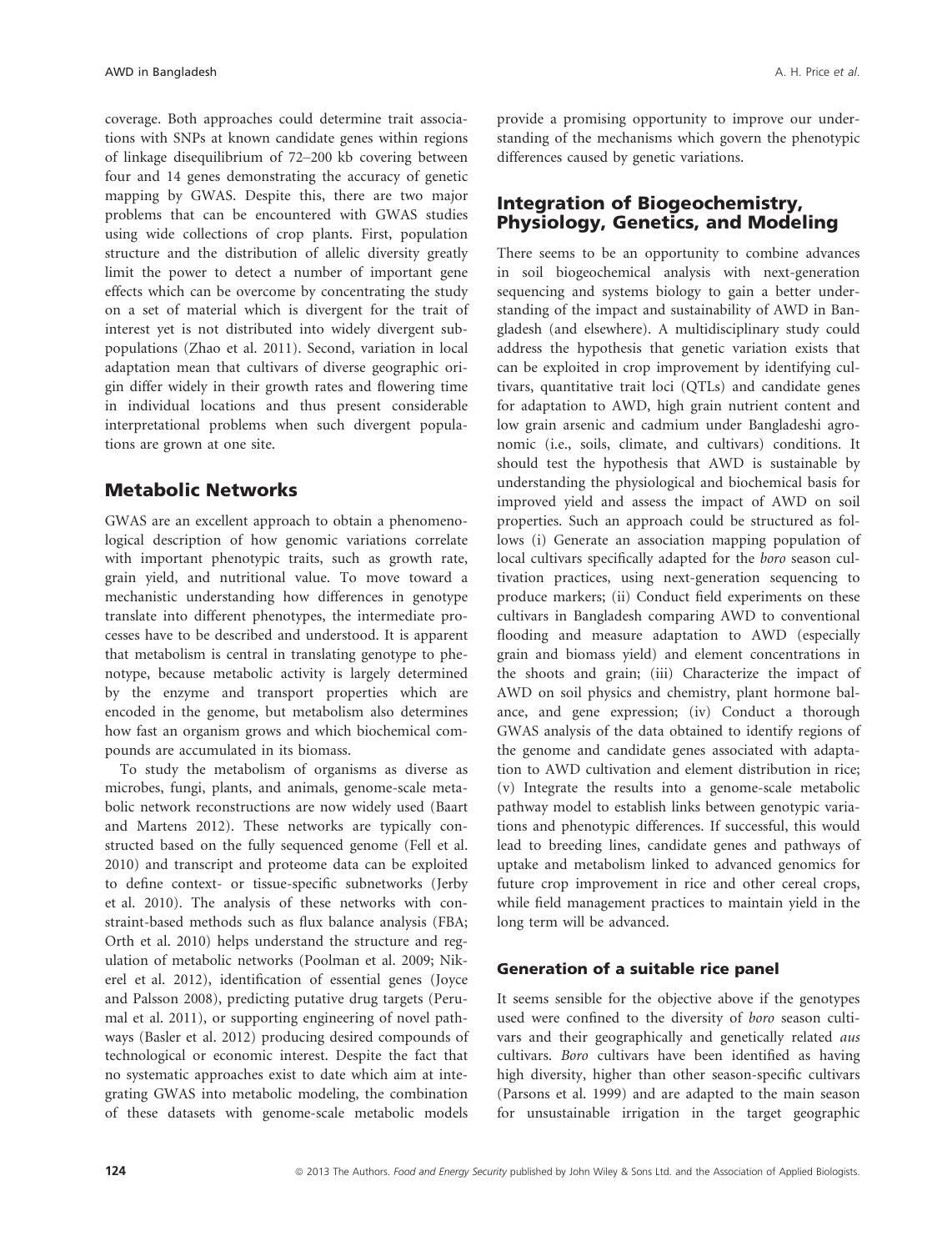region. It has been demonstrated that boro season cultivars grown in flooded conditions display significant variation in yield, shoot, and grain element concentrations (Norton et al. 2009a,b, 2010), indicating their suitability for genetic dissection of these traits within this group of cultivars. In addition, aus cultivars have been recognized as the donors of many abiotic stress tolerance traits in IRRI's breeding program including flooding tolerance from FR 13A (Xu et al. 2006), tolerance to low phosphorus from Kasalath (Gamuyao et al. 2012), and drought resistance from N22 and Dular (e.g., Gowda et al. 2011). It would be important that the chosen accessions have diversity without duplication so some initial screening, using, for example, simple sequence repeat (SSR) markers or a small scale SNP array (see Zhao et al. 2010), could be used to screen a large set of material before selecting a core set of 300. It would also be important to ensure that the accessions have a narrow window of flowering time to avoid confounding interactions between drying-related soil processes and grain filling processes.

#### Field-based phenotyping

Ideally, the field evaluation of the rice panel should be conducted across years and locations, comparing conventional flooded irrigation with AWD cultivation. Consideration for sites should be the degree to which they represent large areas of the Bangladeshi soil types, the extent to which they might differ from each other as well as practical considerations of field size and ease of access. A field layout successfully employed previously (Norton et al. 2009a,b) where each test genotype is grown in a single 2 m long row with 10 single plant hills and is sown between alternating rows of a relatively short check cultivar that is used in the boro season (like BRRI Dhan 28) should be used. With two treatments and four replicates, this would require 80 plants. If more seed and space is available, bigger plots could be considered. Care must be taken to prevent water entering the AWD fields from adjacent areas during the drying cycle. Field sites should be assessed for soil hardness using a penetrometer (Cairns et al. 2004) to establish if conditions are representative of local farmers' fields and to know the way the AWD treatment affects soil hardness. The AWD treatment should be applied 14 days after transplanting and continue until half the plants show signs of flowering. Tillering should be measured fortnightly and flowering time recorded. At harvest, plant biomass and yield (and yield components) should be assessed. Macro and micro nutrient elemental composition of both the grains and straw should be determined including: boron, carbon, nitrogen, sodium, magnesium, phosphorus, sulfur, potassium, calcium, chromium, manganese, iron, cobalt, nickel, copper, zinc, arsenic, selenium, rubidium, strontium, molybdenum, and cadmium. As the plants are growing in the field, in situ monitoring of soil and soil water chemistry should be conducted, ideally by using DET and DGT probes and rhizon samplers. Concentrations and the fluxes of iron, manganese, aluminum, cadmium, cobalt, chromium, copper, nickel, lead, zinc, arsenic, selenium, antimony, molybdenum, tungsten, and phosphorus should then be available through the DET and DGT, respectively, while the rhizon samples will allow sulfur and nitrogen concentrations to be assessed.

#### The physiology, transcriptomics, and soil chemistry of adaptation to AWD

From the field experiments, opportunities will arise to assess cultivars which display very different adaptabilities to AWD yet have rather similar genetic structure. Field and pot experiments could be conducted to determine the reason for these differences, principally if this is because of different abilities to take up soil nutrients or respond to plant growth hormones, and the degree to which these are related to root growth. For example, field-based analysis of hormone profiles could be conducted on a small subset of cultivars. The first year could be used to take frequent measurements of leaf ABA to determine critical time points within the AWD cycle while in the second year a wider suite of hormones ABA, ACC, cytokinins could be measured to determine the degree to which these hormones interact in regulating plant response to AWD. This hormone analysis could be combined with transcriptomics that would provide insights into genetic differences at the transcriptome level between adapted and nonadapted cultivars, to give a database for metabolic network analysis, and test expression levels of genes known to be responsive to plant growth regulators implicated in plant response and adaptation to AWD.

The root systems of the field-grown cultivars could be assessed using a high through-put methods while for a small subset of cultivars, detailed assessment of root system architecture should be evaluated using 1.2 m deep soil-filled rhizotron system previously described (Price et al. 2002) which allows root growth up to 7 weeks to be assessed.

#### Association mapping

The sequencing data of the 300 cultivars would be transformed into a SNP dataset using the approach employed by Huang et al. (2010); aligned to the Nipponbare reference or an aus subpopulation reference genome if available and verified using additional cultivars with high sequence quality and depth, SNPs filtered for singletons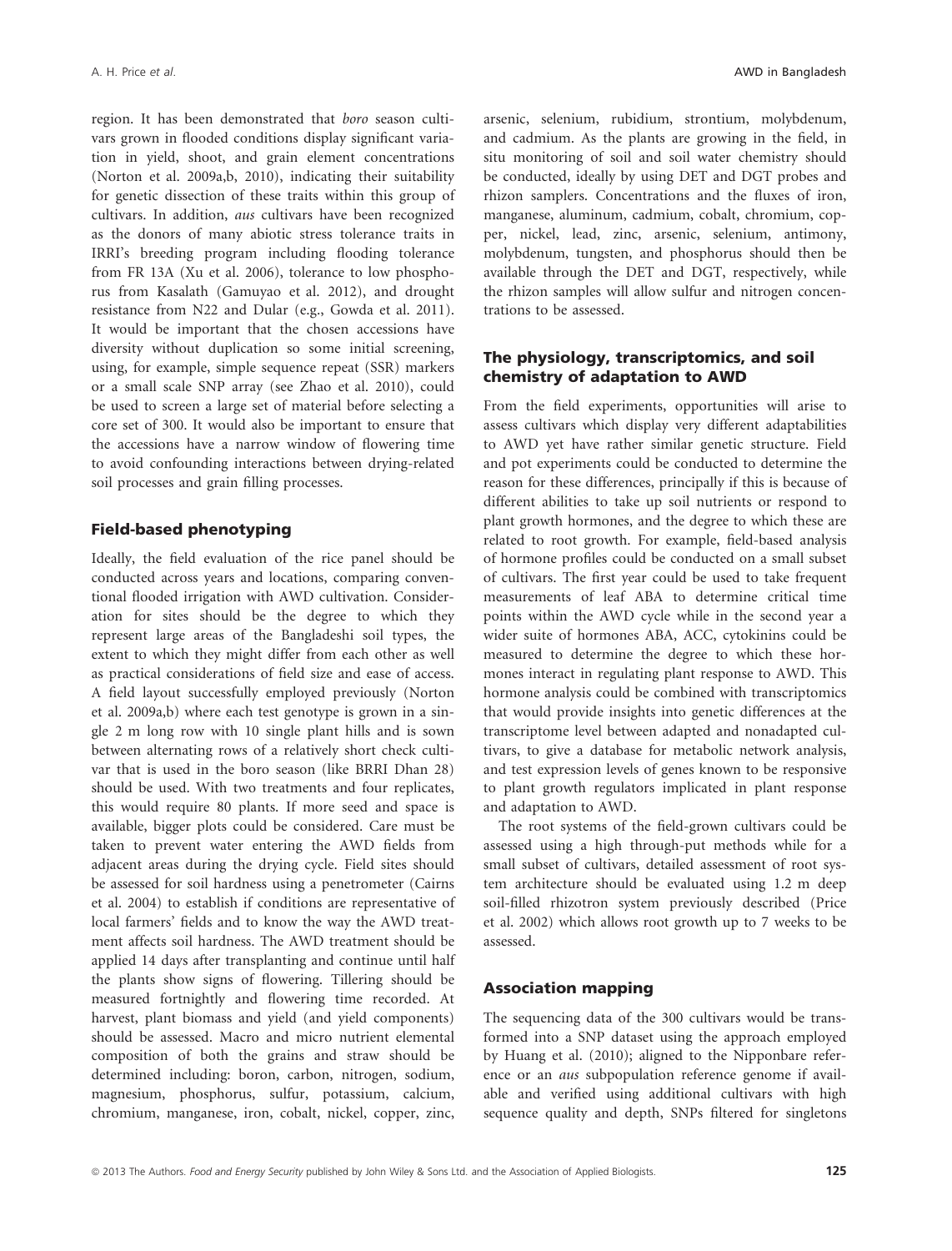and then missing data imputed using matching haplotypes. Association between phenotype and SNPs would be assessed using a mixed model approach which takes population structure into account (Hyun et al. 2008). The traits of greatest importance would be biomass, grain yield, productive tiller number, leaf angle, as well as shoot and grain elemental concentrations which will include element concentrations and total element uptake by the plant.

#### Metabolic network analysis

To explore possible mechanisms leading to increased yield in AWD cultivation, a genome-scale metabolic network model for rice could be developed. The model could be based on the annotated contents of the RiceCyc (Jaiswal et al. 2006) database which was established for O. sativa japonica, cultivar Nipponbare. Model development involves a detailed curation of the database and various cycles of consistency checks, until the mathematical description is suitable for constraint-based modeling approaches and is able to predict flux distributions correctly (Fell et al. 2010). The model would first be validated against data obtained from pot and hydroponic experiments under controlled growth conditions where nutrient (especially nitrogen, phosphorus, and sulfur) input and uptake are monitored in six contrasting cultivars and the biomass composition (amino acids, nucleotides, lipids) of shoots and roots determined at intervals with standard biochemical techniques. Transcriptome data obtained from the field experiments would be used to identify the active metabolic pathways by a computational method (Jerby et al. 2010) developed for tissue-specific networks. Data on the biomass composition and soil nutrient content will be used to calculate metabolic flux distributions for different cultivars, different soils, and different cultivation techniques. Comparing the flux distributions among cultivars together with mapping the SNPs onto specific enzymes in the metabolic network, will link genotypic variations to the resulting phenotypic differences. It would be computationally investigated which metabolic genes have the strongest influence on overall biomass production. These gene predictions would be tested by growing selected cultivars with SNPs in the relevant genomic region under the different irrigation systems in field experiments.

# Outcomes of the Project

In the short term (2 years) a project like that described above would establish if (i) AWD is sustainable or if it potentially depletes limited nutrient resources in the soil; (ii) AWD reduces the problem of arsenic accumulation in soils and rice grain; and (iii) there is genetic variation for

adaptation to AWD. This information could guide agricultural policy in Bangladesh and probably in the bordering parts of India and other countries in south east Asia with similar climate, geochemistry, and rice cultivars.

In the medium term (3–5 years), the project should identify the best cultivars, QTLs and candidate genes for adaptation to AWD which can be used throughout the Bengal region in breeding better cultivars. The results on soil chemistry and plant nutrient uptake would provide strategies to explore maximizing the sustainability of AWD (i.e., identify a difference in farm inputs) which could be tested by agronomists. Confirming that water-saving strategies also reduce grain arsenic would enable rice producers worldwide to reduce the grain arsenic in local and exported rice and rice products. The results would also provide strategies to ensure cadmium in rice is minimized.

In the longer term  $(5+)$  years) the effect of individual candidate genes could be fully explored and strategies to utilize them in wider plant breeding (including orthologs in other cereals) could be evaluated. Phytohormonal studies would identify the role of root-to-shoot chemical signaling in adaptation to varying soil chemistry and matric potential thereby providing hypotheses for wider agronomic practice (e.g., design of root systems to match predicted soil water content). The panel of 300 sequenced aus and boro cultivars would provide a valuable resource for both researchers interested in identifying candidate genes related to climate change (drought, salinity, heat, and cold tolerance) and researchers interested in the diversity of cultivars from the Bengal area.

# Acknowledgments

Fund by Biotechnology and Biological Sciences Research Council (U.K.) grant BB/J003336/1 is acknowledged.

# Conflict of Interest

None declared.

#### References

- Ali, M. H., I. Abustan, M. A. Rahman, and A. A. M. Haque. 2012. Sustainability of groundwater resources in the North-Eastern region of Bangladesh. Water Resour. Manag. 26:623–641.
- Arao, T., A. Kawasaki, K. Baba, S. Mori, and S. Matsumoto. 2009. Effects of water management on Cadmium and Arsenic accumulation and Dimethylarsinic acid concentrations in Japanese rice. Environ. Sci. Technol. 43:9361–9367.
- Atwell, S., Y. S. Huang, B. J. Vilhjálmsson, G. Willems, M. Horton, Y. Li, et al. 2010. Genome-wide association study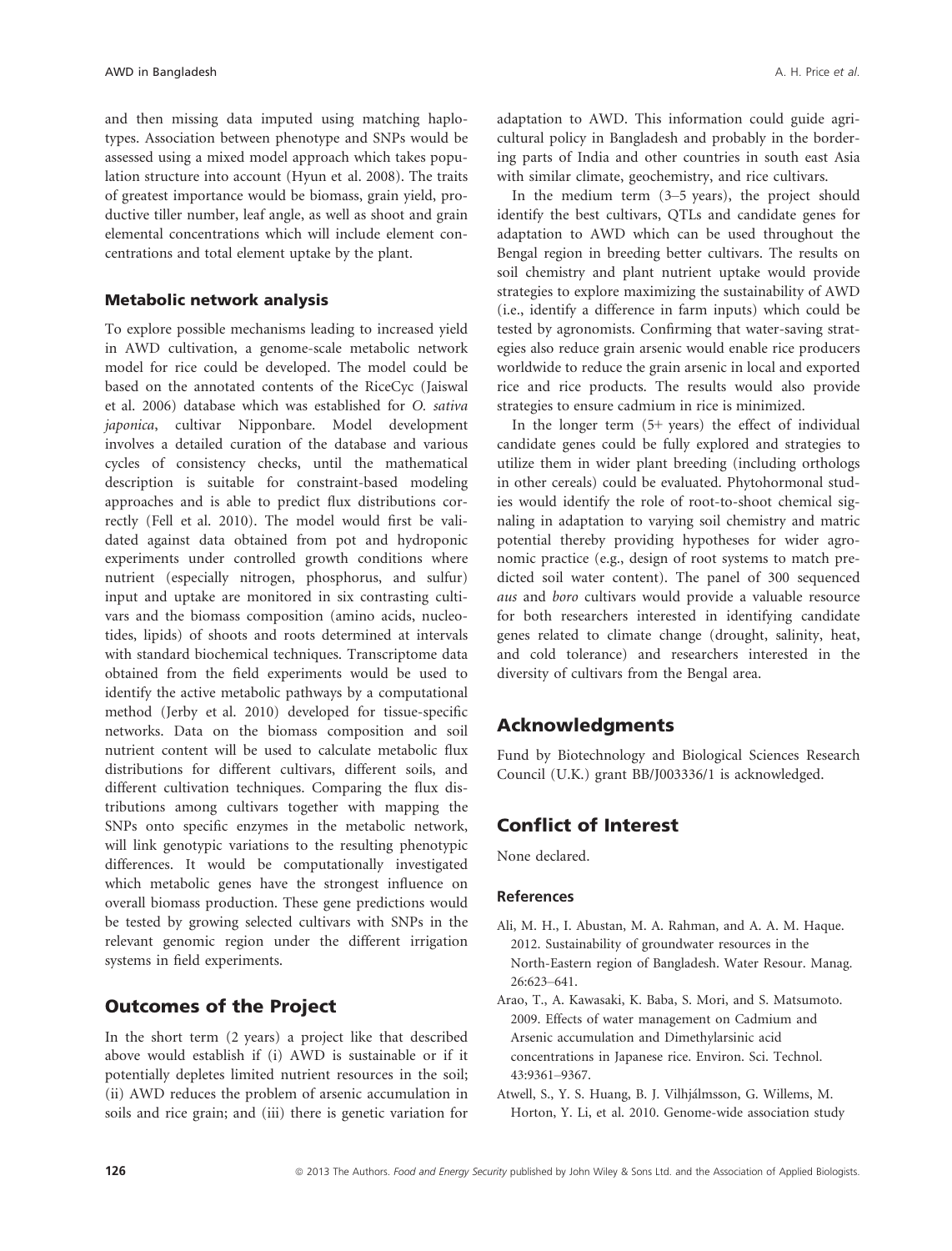of 107 phenotypes in Arabidopsis thaliana inbred lines. Nature 465:627–631.

Baart, G. J. E., and D. E. Martens. 2012. Genome-scale metabolic models: reconstruction and analysis. Methods Mol. Biol. 799:107–126.

Basler, G., S. Grimbs, and Z. Nikoloski. 2012. Optimizing metabolic pathways by screening for feasible synthetic reactions. Biosystems 109:186–191.

Baxter, I., J. N. Brazelton, D. Yu, Y. S. Huang, B. Lahner, E. Yakubova, et al. 2010. A coastal cline in sodium accumulation in Arabidopsis thaliana is driven by natural variation of the sodium transporter AtHKT1;1. PLoS Genet. 6 e1001193.

Becker, M., and F. Asch. 2005. Iron toxicity in rice-conditions and management concepts. J. Plant Nutr. Soil Sci. 168:558– 573.

Belder, P., B. A. M. Bouman, R. Cabangon, G. Lu, E. J. P. Quilang, Y. H. Li, et al. 2004. Effect of water-saving irrigation on rice yield and water use in typical lowland conditions in Asia. Agric. Water Manag. 65:193–210.

Belimov, A. A., I. C. Dodd, N. Hontzeas, J. C. Theobald, V. I. Safronova, and W. J. Davies. 2009. Rhizosphere bacteria containing 1-aminocyclopropane-1-carboxylate deaminase increase yield of plants grown in drying soil via both local and systemic hormone signalling. New Phytol. 181:413–423.

Bouman, B. A. M. 2009. How much water does rice use. Rice Today 8:28–29.

Bouman, B. A. M., S. Peng, A. R. Castaneda, and R. M. Visperas. 2005. Yield and water use of irrigated tropical aerobic rice systems. Agric. Water Manag. 74:87–105.

Brammer, H., and P. Ravenscroft. 2009. Arsenic in groundwater: a threat to sustainable agriculture in South and South-East Asia. Environ. Int. 35:647–654.

Cairns, J. E., A. Audebert, J. Townend, A. H. Price, and C. E. Mullins. 2004. Effect of soil mechanical impedance on root growth of two rice varieties under field drought stress. Plant Soil 267:309–318.

Cherif, M., A. Audebert, M. Fofana, and M. Zouzou. 2009. Evaluation of iron toxicity on lowland irrigated rice in West Africa. Tropicultura 27:88–92.

Davies, W. J., J. Zhang, J. Yang, and I. C. Dodd. 2011. Novel crop science for water-limited agriculture. J. Agric. Sci. 149:123–131.

Dobermann, A., and T. Fairhurst. 2000. Rice: nutrient disorders and nutrient management. Potash and Phosphate Institute, Singapore and International Rice Research Institute, Manila.

Else, M. A., F. Janowiak, C. J. Atkinson, and M. B. Jackson. 2009. Root signals and stomatal closure in relation to photosynthesis, chlorophyll a fluorescence and adventitious rooting of flooded tomato plants. Ann. Bot. 103:313–323.

Ernstberger, H., H. Zhang, A. Tye, S. Young, and W. Davison. 2005. Desorption kinetics of Cd, Zn, and Ni measured in soils by DGT. Environ. Sci. Technol. 39:1591–1597.

Faisal, I. M., and S. Parveen. 2004. Food security in the face of climate change, population growth, and resource constraints: implications for Bangladesh. Environ. Manage. 34:487–498.

Fell, D. A., M. G. Poolman, and A. Gevorgyan. 2010. Building and analysing genome-scale metabolic models. Biochem. Soc. Trans. 38:1197–1201.

Gamuyao, R., J. H. Chin, J. Pariasca-Tanaka, P. Pesaresi, S. Catausan, C. Dalid, et al. 2012. The protein kinase Pstol1 from traditional rice confers tolerance of phosphorus deficiency. Nature 488:535–539

Garmo, Ø. A., O. Røyset, E. Steinnes, and T. P. Flaten. 2003. Performance study of diffusive gradients in thin films for 55 elements. Anal. Chem. 75:3573–3580.

Gowda, V. R. P., A. Henry, V. Vadez, H. E. Shashidhar, and R. Serraj. 2011. Water uptake dynamics under progressive drought stress in diverse accessions of the OryzaSNP panel of rice (Oryza sativa). Funct. Plant Biol. 39:402–411.

Huang, X., X. Wei, T. Sang, Q. Zhao, Q. Feng, Y. Zhao, et al. 2010. Genome-wide association studies of 14 agronomic traits in rice landraces. Nat. Genet. 42:961–967.

Hyun, M. K., N. A. Zaitlen, C. M. Wade, A. Kirby, D. Heckerman, M. J. Daly, et al. 2008. Efficient control of population structure in model organism association mapping. Genetics 178:1709–1723.

IRRI. 2012. World Rice Statistics. Available at www.irri.org (accessed 12 June 2012).

Jaiswal, P., J. Ni, I. Yap, D. Ware, W. Spooner, K. Youens-Clark, et al. 2006. Gramene: a bird's eye view of cereal genomes. Nucleic Acids Res. 34:717–723.

Jerby, L., T. Shlomi, and E. Ruppin. 2010. Computational reconstruction of tissue-specific metabolic models: application to human liver metabolism. Mol. Syst. Biol. 6:401.

Joyce, A. R., and B. Ø. Palsson. 2008. Predicting gene essentiality using genome-scale in silico models. Methods Mol. Biol. 416:433–457.

Kirk, G. J. D. 2004. The biogeochemistry of submerged soils. Wiley, Chichester.

Kreye, C., B. A. M. Bouman, G. Reversat, L. Fernandez, C. Vera Cruz, F. Elazegui, et al. 2009. Biotic and abiotic causes of yield failure in tropical aerobic rice. Field Crops Res. 112:97–106.

Kudoyarova, G. R., L. B. Vysotskaya, A. Cherkozyanova, and I. C. Dodd. 2007. Effect of partial rootzone drying on the concentration of zeatin-type cytokinins in tomato (Solanum lycopersicum L.) xylem sap and leaves. J. Exp. Bot. 58:161– 168.

Kukal, S. S. 2004. Water-saving irrigation scheduling to rice (Oryza sativa) in indo-gangetic plains of India Pp.83–87 in G. Huang and L. S. Pereira, eds. Land and water management: decision tools and practices, vols 1 and 2. China Agricultural University, Beijing.

Li, H. F., E. Lombi, J. L. Stroud, S. P. McGrath, and F. J. Zhao. 2010. Selenium speciation in soil and rice: influence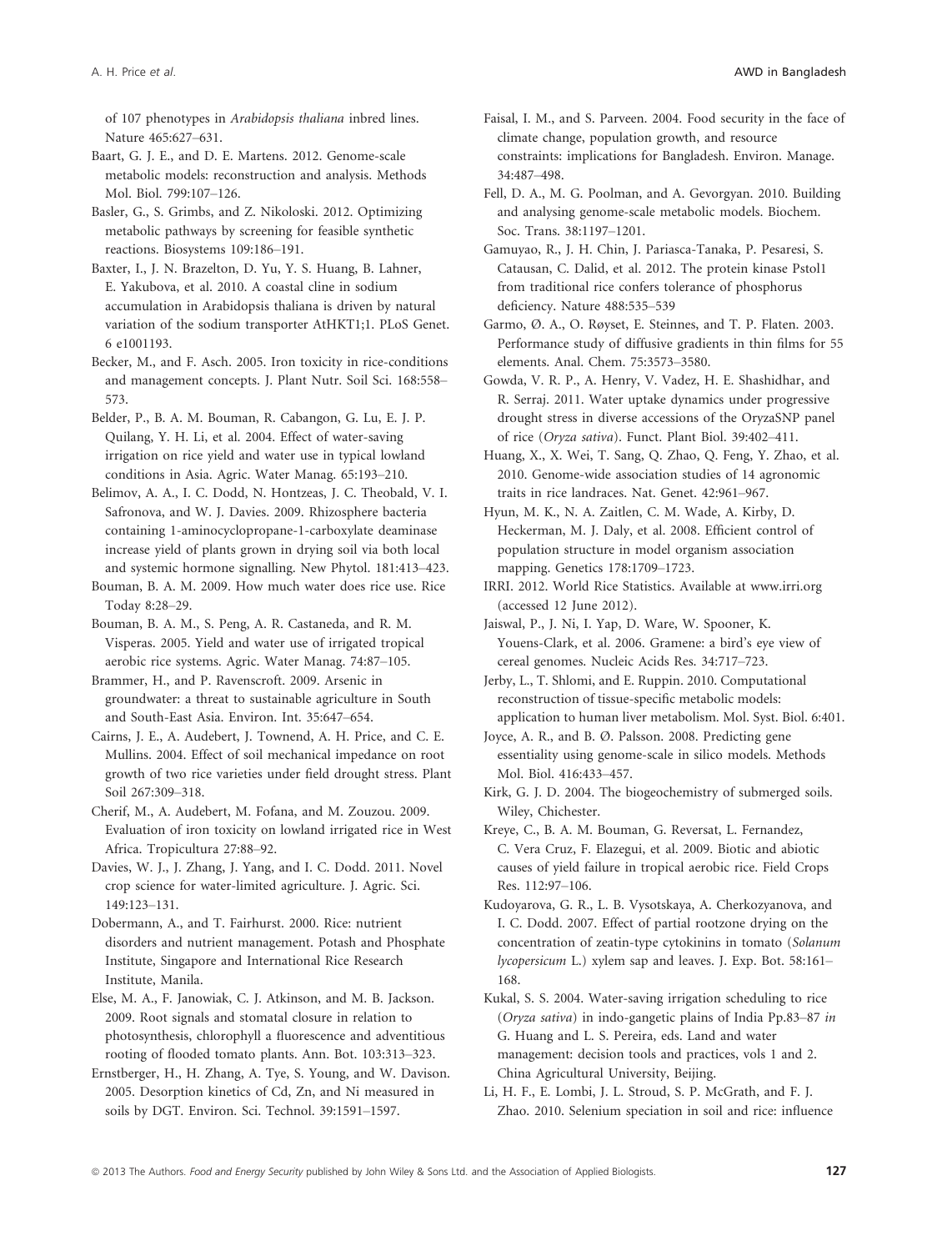of water management and Se fertilization. J. Agric. Food Chem. 58:11837–11843.

Martin-Vertedor, A. I., and I. C. Dodd. 2011. Root-to-shoot signalling when soil moisture is heterogeneous: increasing the proportion of root biomass in drying soil inhibits leaf growth and increases leaf ABA concentration. Plant, Cell Environ. 34:1164–1175.

Matsuo, N., and T. Mochizuki. 2009. Growth and yield of six rice cultivars under three water-saving cultivations. Plant Prod. Sci. 12:514–525.

Meharg, A. A., P. N. Williams, E. Adomako, Y. Y. Lawgali, C. Deacon, A. Villada, et al. 2009. Geographical variation in total and inorganic arsenic content of polished (white) rice. Environ. Sci. Technol. 43:1612–1617.

Meharg, A. A., G. Norton, C. Deacon, P. Williams, E. E. Adomako, A. Price, et al. 2013. Variation in rice cadmium related to human exposure. Environ. Sci. Technol. 47:6164– 6172.

Nikerel, E., J. Berkhout, F. Hu, B. Teusink, M. J. Reinders, and D. de Ridder. 2012. Understanding regulation of metabolism through feasibility analysis. PLoS One 7: e39396.

Norton, G. J., R. M. Islam, C. M. Deacon, F. J. Zhao, J. L. Stroud, S. P. McGrath, et al. 2009a. Identification of low inorganic and total grain arsenic rice cultivars from Bangladesh. Environ. Sci. Technol. 43:6070–6075.

Norton, G. J., G. Duan, T. Dasgupta, R. M. Islam, L. Ming, Y.-G. Zhu, et al. 2009b. Environmental and genetic control of arsenic accumulation and speciation in rice grain: comparing a range of common cultivars grown in contaminated sites across Bangladesh, China and India. Environ. Sci. Technol. 43:8381–8386.

Norton, G. J., R. M. Islam, G. Duan, L. Ming, Y.-G. Zhu, C. M. Deacon, et al. 2010. Arsenic shoot - grain relationships in field grown rice cultivars. Environ. Sci. Technol. 44:1471– 1477.

Norton, G. J., S. R. M. Pinson, J. Alexander, S. Mckay, H. Hansen, G. L. Duan, et al. 2012. Variation in grain arsenic assessed in a diverse panel of rice (Oryza sativa) grown in multiple sites. New Phytol. 193:650–664.

Orth, J. D., I. Thiele, and B. Ø. Palsson. 2010. What is flux balance analysis? Nat. Biotechnol. 28:245–248.

Parsons, B. J., H. J. Newbury, M. T. Jackson, and B. V. Ford-Lloyd. 1999. The genetic structure and conservation of aus, aman and boro rices from Bangladesh. Genet. Resour. Crop Evol. 46:587–598.

Perumal, D., A. Samal, K. R. Sakharkar, and M. K. Sakharkar. 2011. Targeting multiple targets in Pseudomonas aeruginosa PAO1 using flux balance analysis of a reconstructed genome-scale metabolic network. J. Drug Target. 19:1–13.

Poolman, M. G., L. Miguet, L. J. Sweetlove, and D. A. Fell. 2009. A genome-scale metabolic model of Arabidopsis and some of its properties. Plant Physiol. 151:1570–1581.

Price, A. H., K. A. Steele, J. Gorham, J. M. Bridges, B. J. Moore, J. L. Evans, et al. 2002. Upland rice grown in soil-filled chambers and exposed to contrasting water-deficit regimes: I. Root distribution, water use and plant water status. Field Crops Res. 76:11–24.

Rejesus, R. M., F. G. Palis, D. G. P. Rodriguez, R. M. Lampayan, and B. A. M. Bouman. 2011. Impact of the alternate wetting and drying (AWD) water-saving irrigation technique: evidence from rice producers in the Philippines. Food Policy. 36:280–288.

Shahid, S. 2010. Impact of climate change on irrigation water demand of dry season Boro rice in northwest Bangladesh. Clim. Chang. 105:433–453.

Stockdale, A., W. Davison, and H. Zhang. 2009. Micro-scale biogeochemical heterogeneity in sediments: a review of available technology and observed evidence. Earth Sci. Rev. 92:81–97.

Sudhir-Yadav, E. Humphreys, T. Li, G. Gill, and S. S. Kukal. 2012. Evaluation of tradeoffs in land and water productivity of dry seeded rice as affected by irrigation schedule. Field Crops Res. 128:180–190.

Tankere-Muller, S., H. Zhang, W. Davison, N. Finke, O. Larsen, H. Stahl, et al. 2007. Fine scale remobilisation of Fe, Mn, Co., Ni, Cu and Cd in contaminated marine sediment. Mar. Chem. 106:192–207.

Westgate, M. E., J. B. Passioura, and R. Munns. 1996. Water status and ABA content of floral organs in drought-stressed wheat. Aust. J. Plant Physiol. 23:763–772.

Wissuwa, M., A. M. Ismail, and R. D. Graham. 2008. Rice grain zinc concentrations as affected by genotype, native soil-zinc availability, and zinc fertilization. Plant Soil 306:37–48.

Xu, K., X. Xu, T. Fukao, P. Canlas, R. Maghirang-Rodriguez, S. Heuer, et al. 2006. Sub1A is an ethylene-response-factor-like gene that confers submergence tolerance to rice. Nature 442:705–708.

Xu, X. Y., S. P. McGrath, A. A. Meharg, and F. J. Zhao. 2008. Growing rice aerobically markedly decreases arsenic accumulation. Environ. Sci. Technol. 42: 5574–5579.

Yang, J. C., and J. H. Zhang. 2010. Crop management techniques to enhance harvest index in rice. J. Exp. Bot. 61:3177–3189.

Yang, J. C., D. Huang, H. Duan, G. Tan, and J. Zhang. 2009. Alternate wetting and moderate drying increase grain yield and reduces cadmium accumulation in rice grains. J. Sci. Food Agric. 89:1728–1736.

Yao, F. X., J. L. Huang, K. H. Cui, L. X. Nie, J. Xiang, X. J. Liu, et al. 2012. Agronomic performance of high-yielding rice variety grown under alternate wetting and drying irrigation. Field Crops Res. 126:16–22.

Zhang, H., Y. Xue, Z. Wang, J. Yang, and J. Zhang. 2009. Alternate wetting and moderate soil drying improves root and shoot growth in rice. Crop Sci. 49:2246–2260.